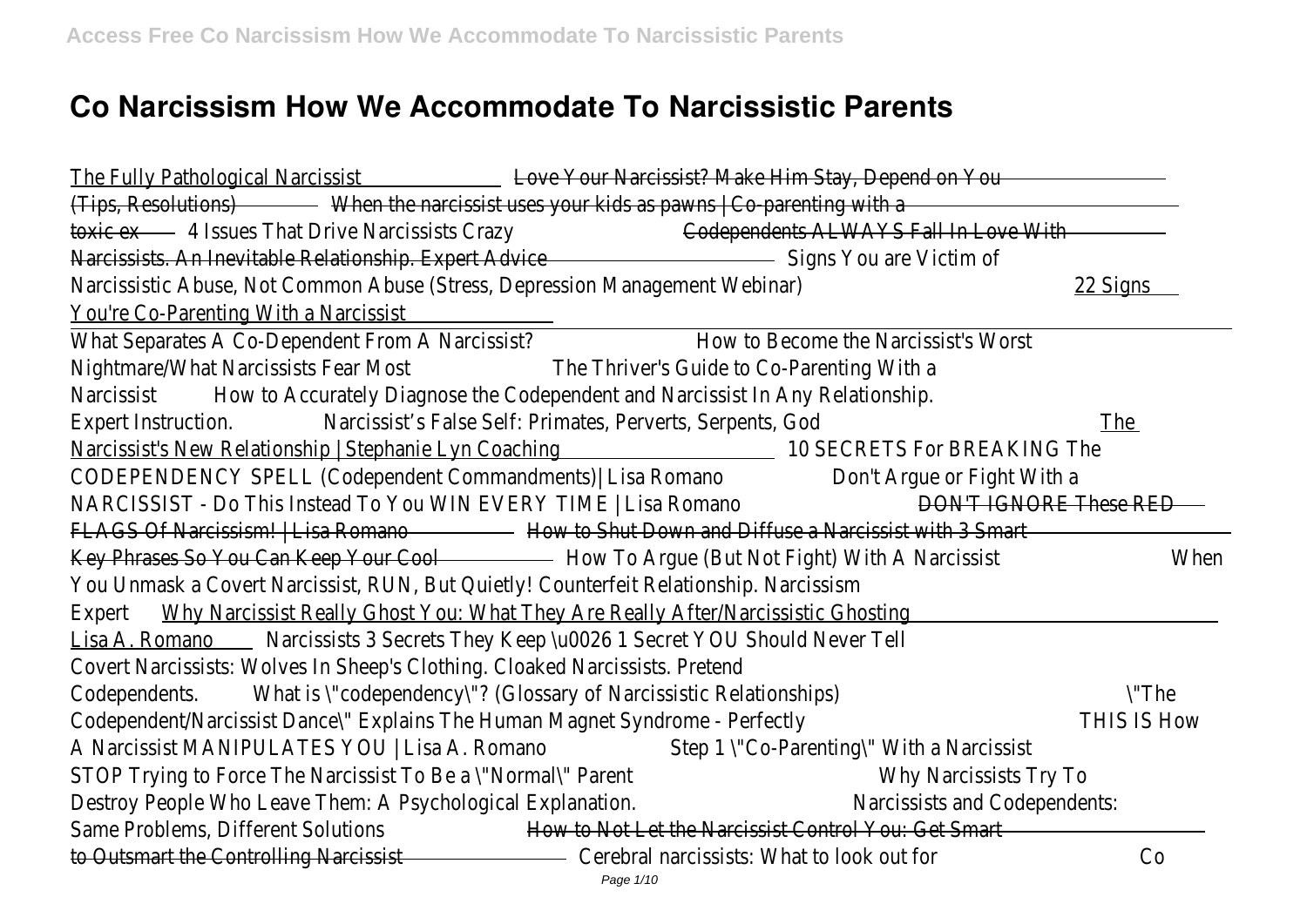## Narcissism How We Accommodate

Co-Narcissism: How We Adapt to Narcissistic Parents Alan Rappoport, Ph.D. 4 results in the child becoming narcissistic herself. Compliance refers to the co-narcissistic adaptation described earlier, wherein the child becomes the approving audience sought b the parent. The child is complying with the parent's needs by being the

## Co-Narcissism: How We Accommodate to Narcissistic Parents

Alan Rappoport. Published 2005. This article introduces the term co-narcissism to referto the way that people accommodate to narcissistic parents. I use the term narcissism here to refer to people with very low self-esteem who attempt to control others' views of them for defensive purposes. They are interpersonally rigid, easily offended, selfabsorbed, blaming, and find it difficult to empathize with others.

[PDF] Co-Narcissism : How We Accommodate to Narcissistic ...

This article introduces the term "co- narcissism" to refer to the way that people accommodate to narcissistic parents. I use the term narcissism here to refer to people with very low self-esteem who attempt to control others' views of them for defensive purposes.

## What is Co-Narcissism? | a blog about therapy

This article introduces the term "co-narcissism" to refer to the way that people accommodate to narcissistic parents. I use the term narcissism here to refer to peopl with very low self-esteem who attempt to control others ' views of them for defensive purposes. They are interpersonally rigid, easily offended, self-absorbed, blaming, and find it difficult to empathize with others.

CiteSeerX — Co-Narcissism: How We Accommodate to ...

How to stop being a co-narcissist: One recommendation I have for a co-narcissist, is no to change their good traits, but, to stop cooperating with the narcissist. The way thi Page 2/10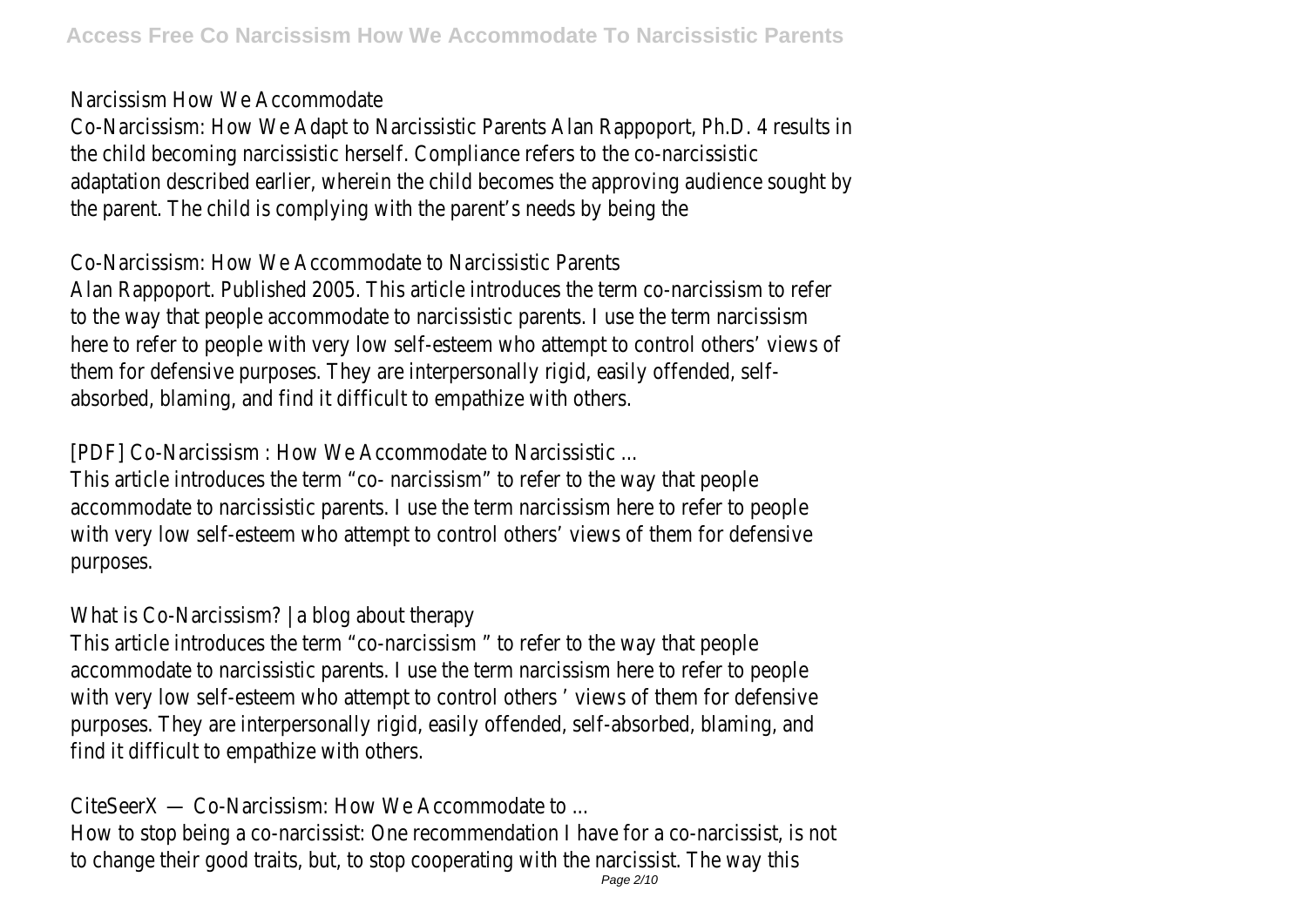works is you change...

Are you a Co-Narcissist? - The Recovery Expert

Co-Narcissism: How We Accommodate to Narcissistic Parents controlmastery.org [PDF] There's much worth discussing...let me know which themes are of greatest interest and I can start up future, separate posts. Posted by Nina at 7:17 PM. Email This BlogThis Share to Twitter Share to Facebook Share to Pinterest.

Narcissistic Parents!!!: Co-Narcissism

RE: Co-Narcissism - How We Accommodate to Narcissistic Parents The absolute worst part about Ns is how they disrupt children's relationships with the people who really do love them. They turn their children against the parent who actually does put the child first and acts out of love for that child, even when that means saying no.

Co-Narcissism - How We Accommodate to Narcissistic Parents So, as a co-narcissist child, you'll grow up believing that the only way to fee validated — loved, accepted, understood — is to give in to your narcissistic parent' needs. "You don't call them...

What Is Co-Narcissism Dependent Relationship Meaning

The narcissist's constant need for attention fits ideally with this characteristic of the codependent, who ends up checking with the narcissist before making decisions. Howeve by subordinating their needs to the narcissist, codependents puts themselves into a position whereby they feel the need to defend the behavior of their narcissistic partne boss or friend.

Are you codependent? - Codependency and Narcissism. The Co-Dependent Guilt -Beating Narcissistic Cycle: Initial charm, increasing criticism and abuse, profess disappointment and blaming the victim ("I've done so much for you, an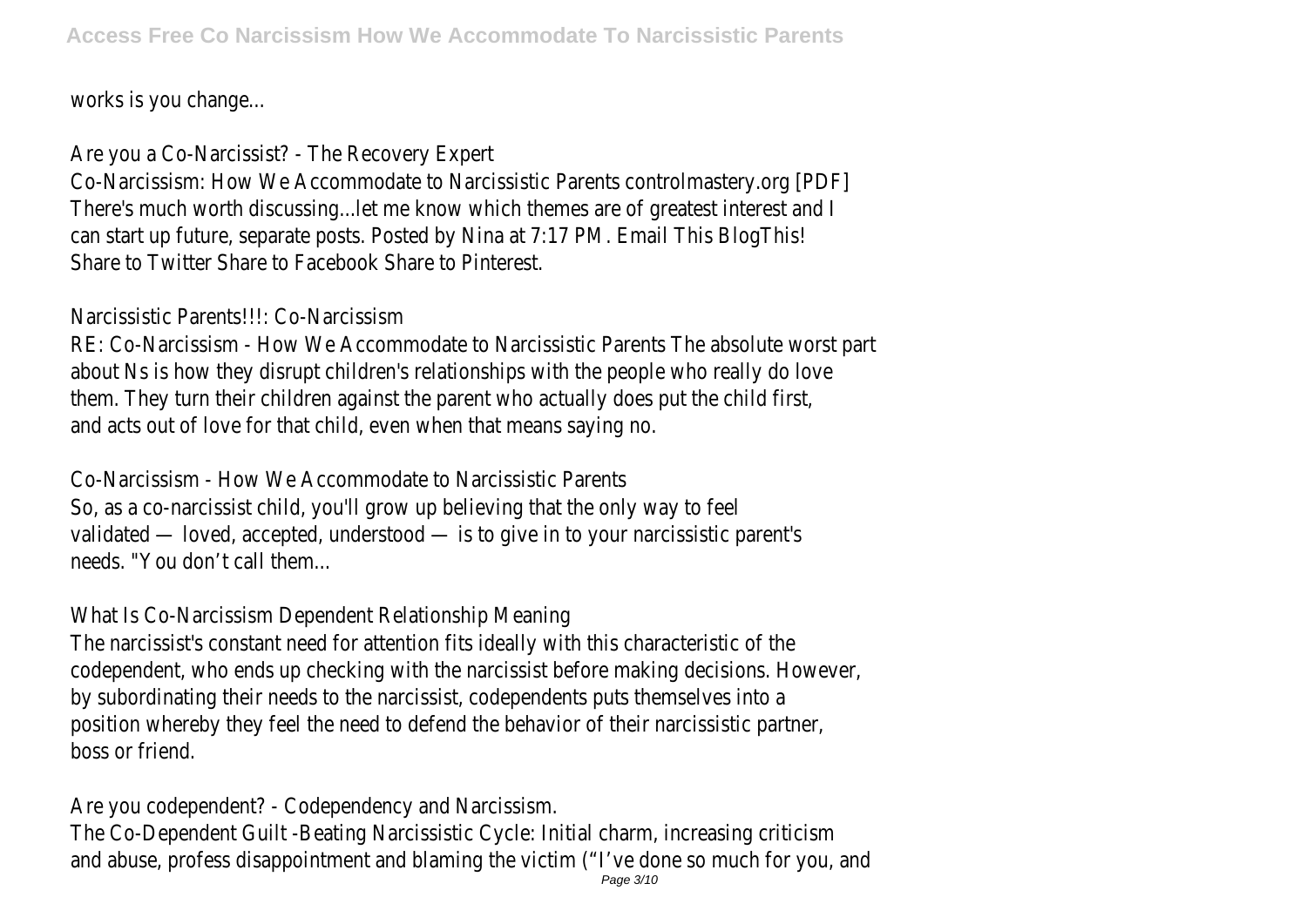this is what I get...

How Narcissists Form Abusive, Co-Dependent Relationships ...

Co-Narcissism: How We Accommodate to Narcissistic Parents Alan Rappoport describes the term "co-narcissism" as those who "adapted to life with narcissistic people", A.K.A. "people pleasers". Interestingly Rappoport describes that a co-narcissist can display narcissistic and co-narcissistic behaviour in different settings/relationships as result of the narcissistic exposure they have had in ...

echo.me.uk - Codependency - echo.me.uk – Narcissistic ...

Co-Narcissism: How We Accommodate To Narcissistic Parents (2005, PDF) Abstract: Thi article introduces the term "co-narcissism" to refer to the way that people accommodat to narcissistic parents. I use the term narcissism here to refer to people with very low self-esteem who attempt to control others' views of them for defensive purposes

Publications, Writings and Articles by Alan Rappoport, PhD ...

Co-narcissists are approved of and rewarded when they perform well in their role, but otherwise, they're corrected and punished. Among these two, the co-narcissist are the ones that are more open and prone to therapy, simply because the last thing a narcissis would want to do is talk about his/her deficiencies. Co-narcissist, on the other hand are more ready to accept the blame and responsibility and work on their struggling mental health. Three Types of Responses

Narcissism & Anxiety: How to Stop Hating Narcissistic ...

In Co-Narcissism: How We Accommodate to Narcissistic Parents by Alan Rappoport, he state that a large percentage of the population that come for therapy are people who have had parent or partner with narcissistic tendencies if not outright disorders, thereb speaking to the universality of this experience.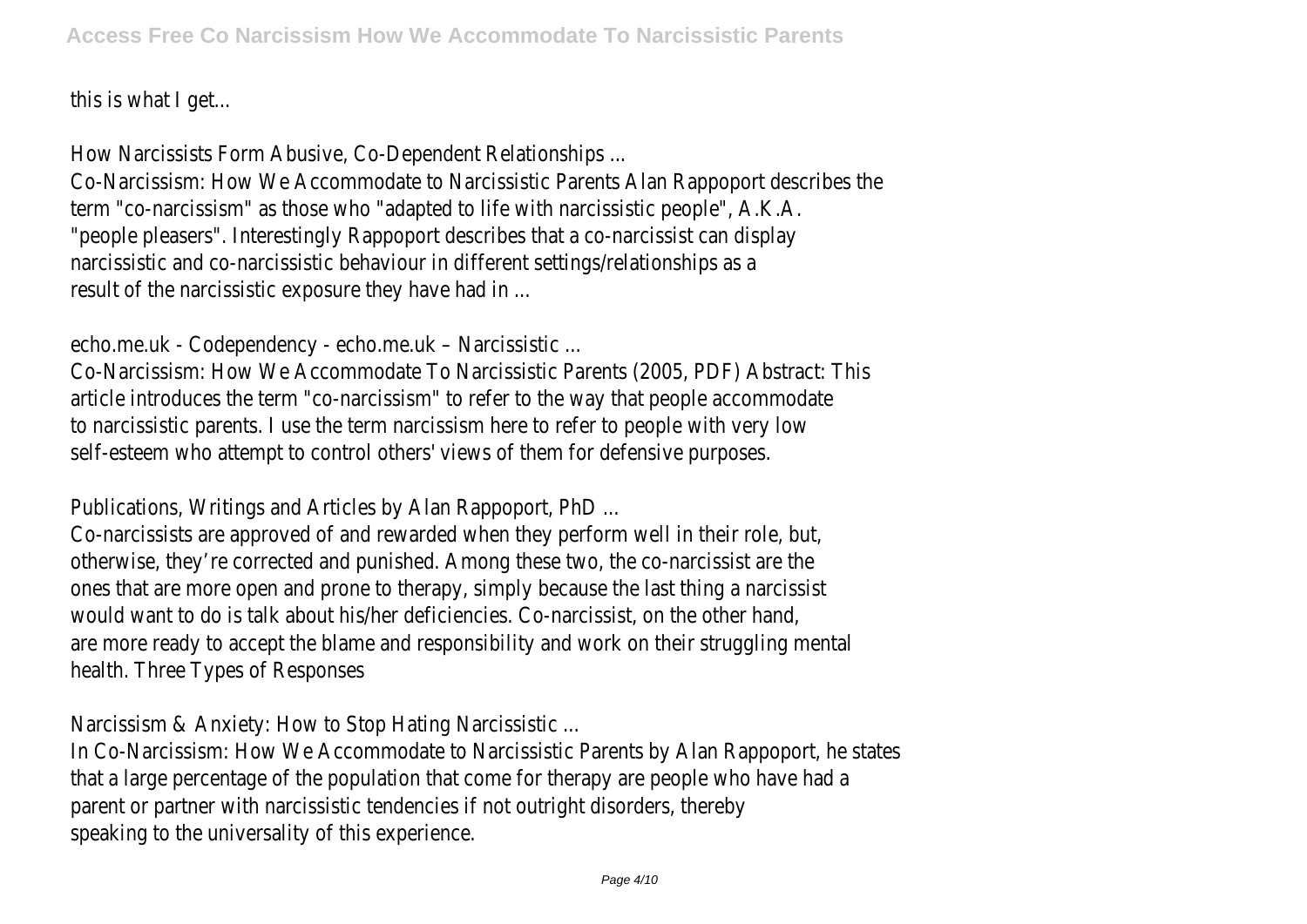The problem with the Narcissist - Heidi K. Wiedemann

Narcissists have low underlying self-esteem (see Recognize a Narcissist), but the address this problem by over-compensating; they present a mask (see Narcissism: Behin the Mask), an entirely false image of themselves to the world designed to engineer a constant flow of admiration from others.

Definitions in psychology: narcissism etc.

"As a co-narcissist child," the article describes, "you'll grow up believing that the only way to feel validated- loved, accepted, understood- is to give in to you narcissistic parents need." Consequently, the co-narcissist learns to put the needs wants, desires, and goals of the narcissist ahead of themselves.

You Know About Narcissists, But What Is A Co-Narcissist.

Incidentally, both narcissism and co-narcissism are on a spectrum. We each have the capacity for being both narcissistic and co-narcissistic at different times throughout our lives. But the good news is that most of us do not end up at the extreme ends of the spectrum, where we find the pathological narcissist.

The Pathological Narcissist and Co-narcissist Convoluted Dance

The Narcissist and the Co-dependent. One other way to think about attachment styles i the narcissist and codependent dynamic. I am going to generalize again here, but bear with me. The narcissist is usually the 'taker', and the codependent is normally the 'giver'. In many dysfunctional relationships, you'll find the giver and the taker

The Fully Pathological Narcissist Love Your Narcissist? Make Him Stay, Depend on You (Tips, Resolutions) When the narcissist uses your kids as pawns | Co-parenting with a toxic ex 4 Issues That Drive Narcissists Crazy **Codependents ALWAYS Fall In Love With**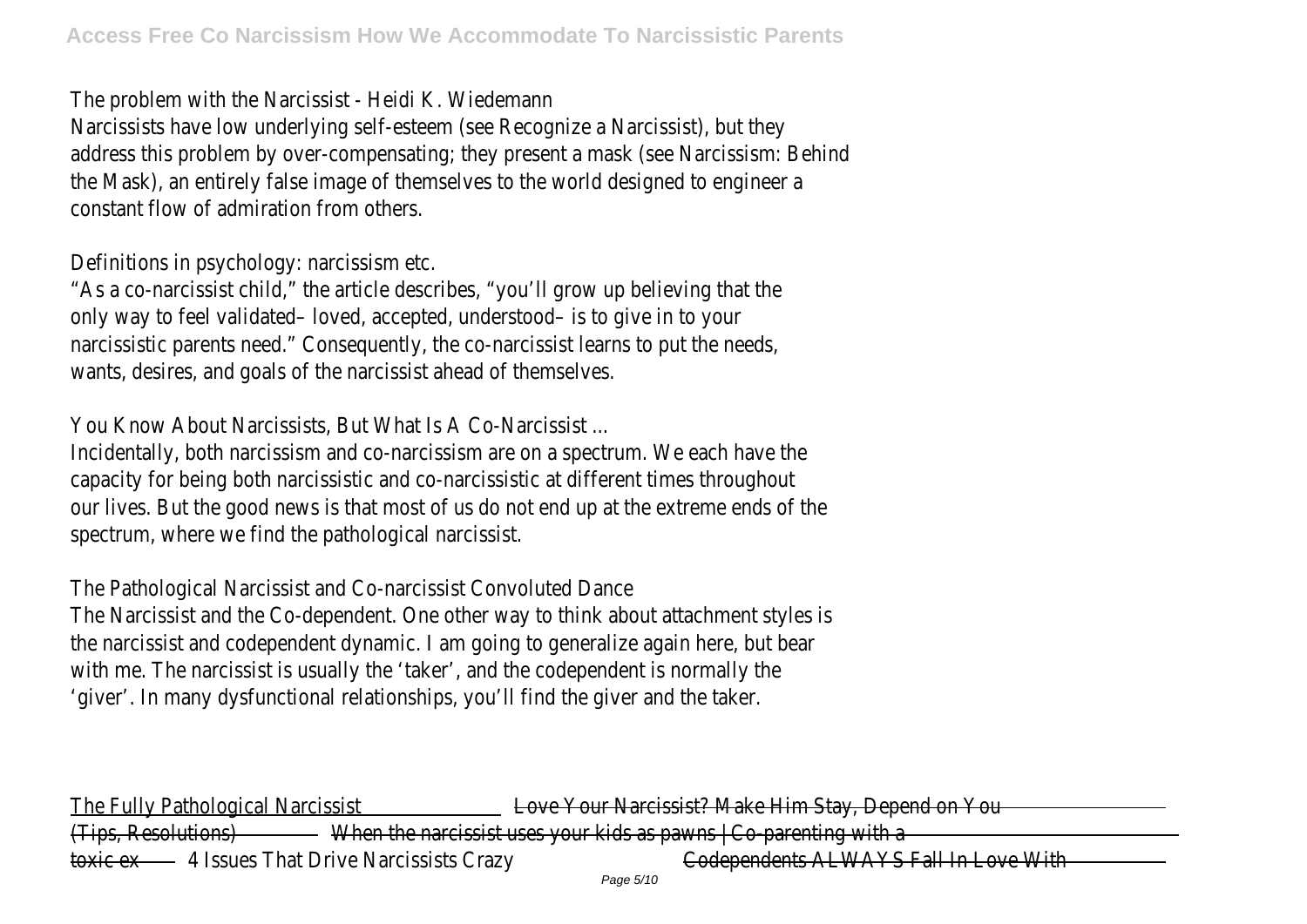Narcissists. An Inevitable Relationship. Expert Advice Signs You are Victim of Narcissistic Abuse, Not Common Abuse (Stress, Depression Management Webinar) 22 Signs You're Co-Parenting With a Narcissist What Separates A Co-Dependent From A Narcissist? How to Become the Narcissist's Worst Nightmare/What Narcissists Fear Most The Thriver's Guide to Co-Parenting With a Narcissist How to Accurately Diagnose the Codependent and Narcissist In Any Relationship Expert Instruction. Narcissist's False Self: Primates, Perverts, Serpents, God The Narcissist's New Relationship | Stephanie Lyn Coaching 10 SECRETS For BREAKING The CODEPENDENCY SPELL (Codependent Commandments)| Lisa Romano Don't Argue or Fight With a NARCISSIST - Do This Instead To You WIN EVERY TIME | Lisa Romano DON'T IGNORE These RED FLAGS Of Narcissism! | Lisa Romano - How to Shut Down and Diffuse a Narcissist with 3 Smart Key Phrases So You Can Keep Your Cool - How To Argue (But Not Fight) With A Narcissist When You Unmask a Covert Narcissist, RUN, But Quietly! Counterfeit Relationship. Narcissism Expert Why Narcissist Really Ghost You: What They Are Really After/Narcissistic Ghosting Lisa A. Romano Narcissists 3 Secrets They Keep \u0026 1 Secret YOU Should Never Tel Covert Narcissists: Wolves In Sheep's Clothing. Cloaked Narcissists. Pretend Codependents. What is \"codependency\"? (Glossary of Narcissistic Relationships) \"The Codependent/Narcissist Dance\" Explains The Human Magnet Syndrome - Perfectly THIS IS How A Narcissist MANIPULATES YOU | Lisa A. Romano Step 1 \"Co-Parenting\" With a Narcissist STOP Trying to Force The Narcissist To Be a \"Normal\" Parent Why Narcissists Try To Destroy People Who Leave Them: A Psychological Explanation. Narcissists and Codependents: Same Problems, Different Solutions How to Not Let the Narcissist Control You: Get Smart to Outsmart the Controlling Narcissist Cerebral narcissists: What to look out for Co Narcissism How We Accommodate Co-Narcissism: How We Adapt to Narcissistic Parents Alan Rappoport, Ph.D. 4 results in the child becoming narcissistic herself. Compliance refers to the co-narcissistic

adaptation described earlier, wherein the child becomes the approving audience sought b

the parent. The child is complying with the parent's needs by being the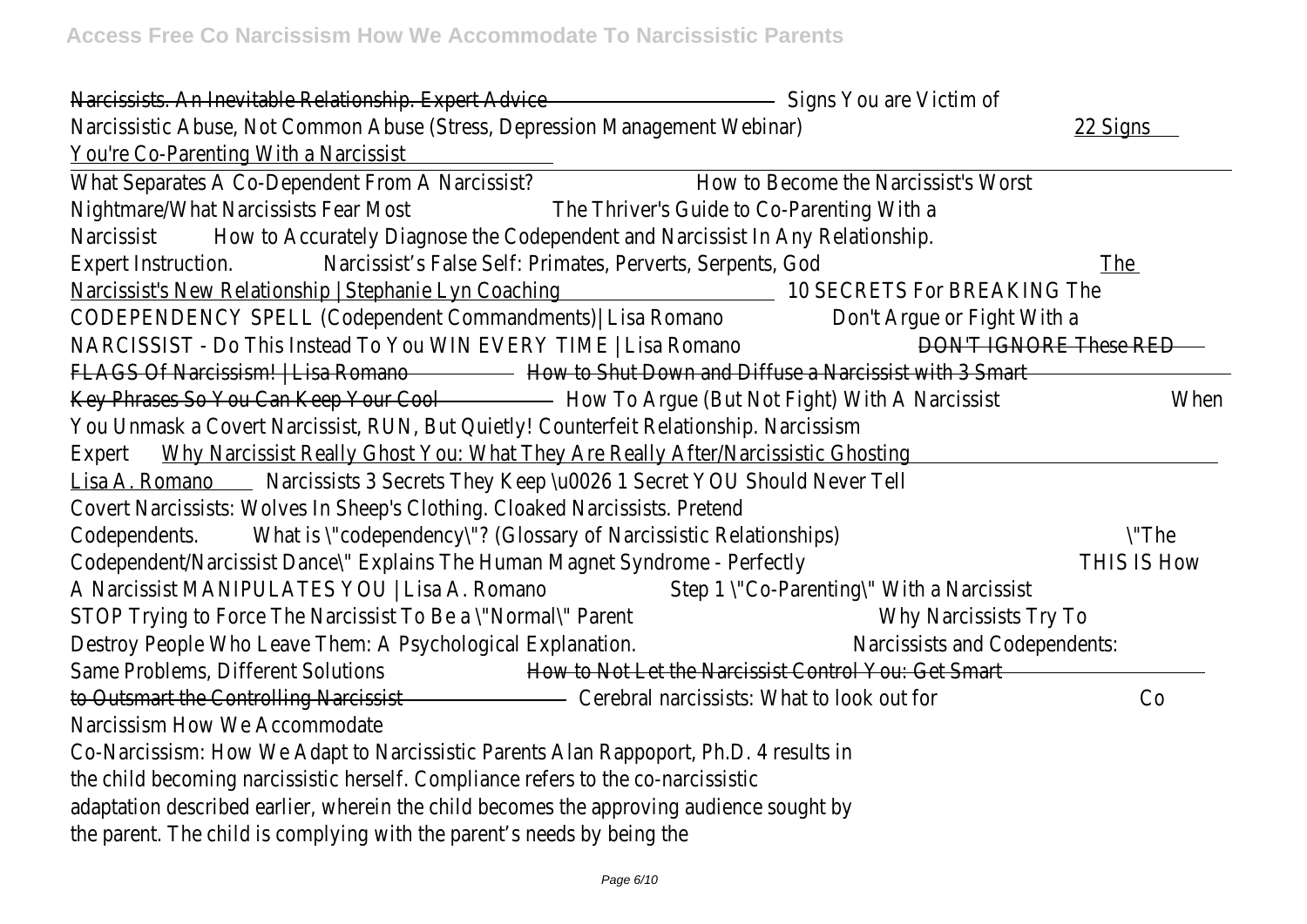Co-Narcissism: How We Accommodate to Narcissistic Parents

Alan Rappoport. Published 2005. This article introduces the term co-narcissism to referto the way that people accommodate to narcissistic parents. I use the term narcissism here to refer to people with very low self-esteem who attempt to control others' views of them for defensive purposes. They are interpersonally rigid, easily offended, selfabsorbed, blaming, and find it difficult to empathize with others.

[PDF] Co-Narcissism : How We Accommodate to Narcissistic ...

This article introduces the term "co- narcissism" to refer to the way that people accommodate to narcissistic parents. I use the term narcissism here to refer to people with very low self-esteem who attempt to control others' views of them for defensive purposes.

What is Co-Narcissism? | a blog about therapy

This article introduces the term "co-narcissism" to refer to the way that people accommodate to narcissistic parents. I use the term narcissism here to refer to people with very low self-esteem who attempt to control others ' views of them for defensive purposes. They are interpersonally rigid, easily offended, self-absorbed, blaming, and find it difficult to empathize with others.

CiteSeerX — Co-Narcissism: How We Accommodate to ...

How to stop being a co-narcissist: One recommendation I have for a co-narcissist, is no to change their good traits, but, to stop cooperating with the narcissist. The way this works is you change...

Are you a Co-Narcissist? - The Recovery Expert

Co-Narcissism: How We Accommodate to Narcissistic Parents controlmastery.org [PDF] There's much worth discussing...let me know which themes are of greatest interest and I can start up future, separate posts. Posted by Nina at 7:17 PM. Email This BlogThis!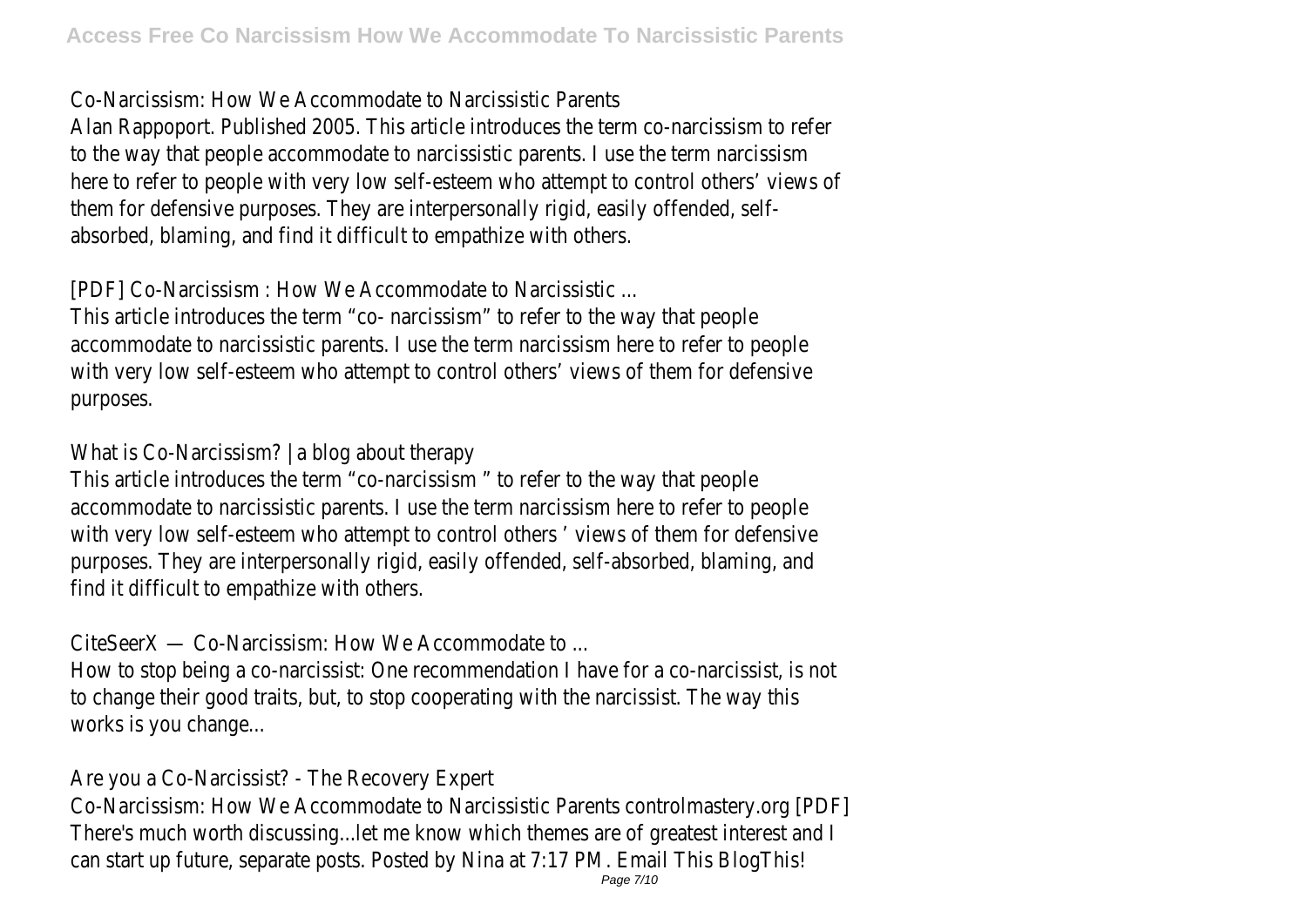Share to Twitter Share to Facebook Share to Pinterest.

Narcissistic Parents!!!: Co-Narcissism

RE: Co-Narcissism - How We Accommodate to Narcissistic Parents The absolute worst par about Ns is how they disrupt children's relationships with the people who really do lov them. They turn their children against the parent who actually does put the child first and acts out of love for that child, even when that means saying no.

Co-Narcissism - How We Accommodate to Narcissistic Parents So, as a co-narcissist child, you'll grow up believing that the only way to fee validated — loved, accepted, understood — is to give in to your narcissistic parent' needs. "You don't call them.

What Is Co-Narcissism Dependent Relationship Meaning

The narcissist's constant need for attention fits ideally with this characteristic of the codependent, who ends up checking with the narcissist before making decisions. Howeve by subordinating their needs to the narcissist, codependents puts themselves into a position whereby they feel the need to defend the behavior of their narcissistic partne boss or friend.

Are you codependent? - Codependency and Narcissism.

The Co-Dependent Guilt -Beating Narcissistic Cycle: Initial charm, increasing criticism and abuse, profess disappointment and blaming the victim ("I've done so much for you, an this is what I get...

How Narcissists Form Abusive, Co-Dependent Relationships ...

Co-Narcissism: How We Accommodate to Narcissistic Parents Alan Rappoport describes the term "co-narcissism" as those who "adapted to life with narcissistic people", A.K.A. "people pleasers". Interestingly Rappoport describes that a co-narcissist can display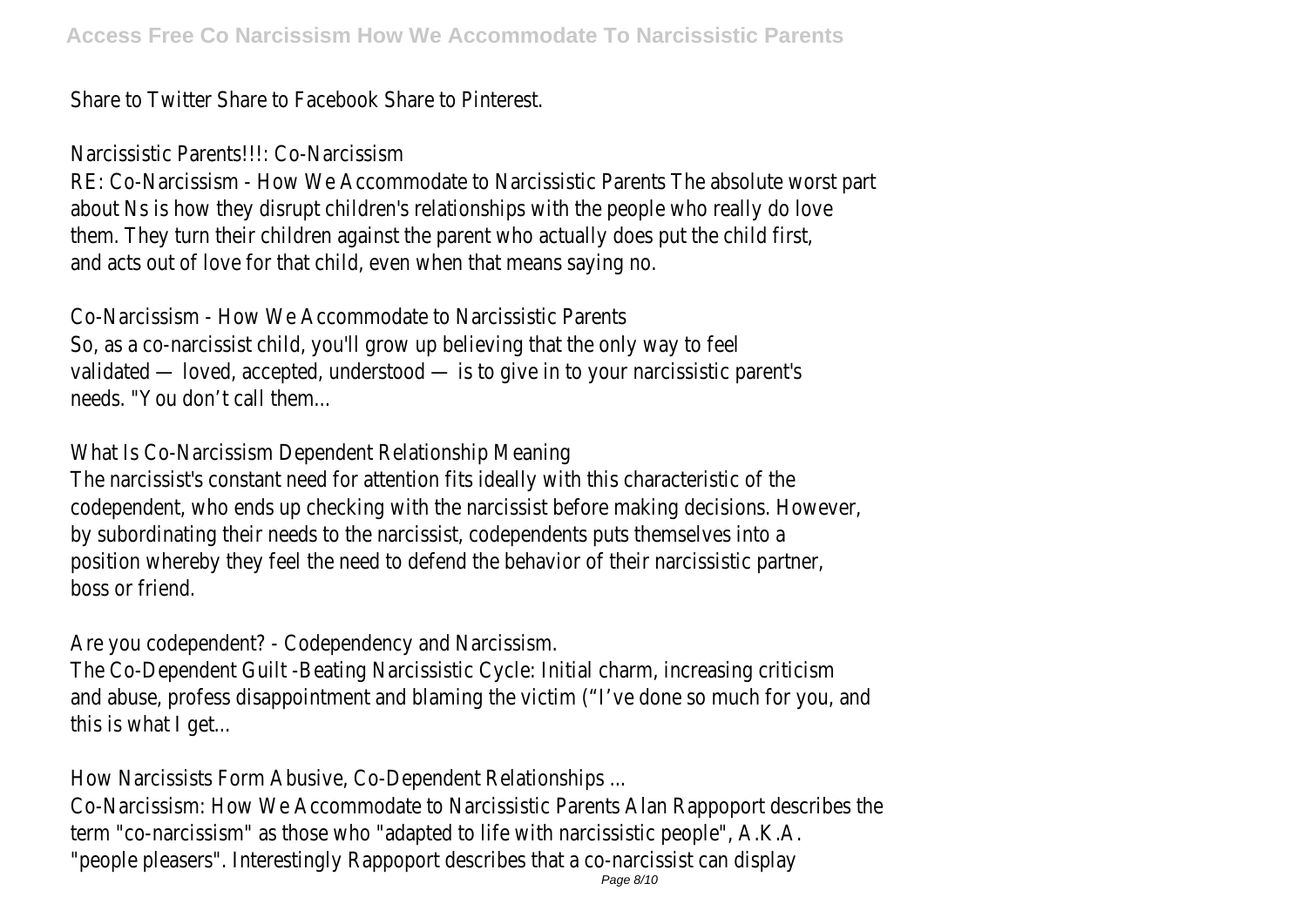narcissistic and co-narcissistic behaviour in different settings/relationships as result of the narcissistic exposure they have had in ...

echo.me.uk - Codependency - echo.me.uk – Narcissistic ...

Co-Narcissism: How We Accommodate To Narcissistic Parents (2005, PDF) Abstract: This article introduces the term "co-narcissism" to refer to the way that people accommodat to narcissistic parents. I use the term narcissism here to refer to people with very low self-esteem who attempt to control others' views of them for defensive purposes

Publications, Writings and Articles by Alan Rappoport, PhD ...

Co-narcissists are approved of and rewarded when they perform well in their role, but otherwise, they're corrected and punished. Among these two, the co-narcissist are the ones that are more open and prone to therapy, simply because the last thing a narcissis would want to do is talk about his/her deficiencies. Co-narcissist, on the other hand are more ready to accept the blame and responsibility and work on their struggling mental health. Three Types of Responses

Narcissism & Anxiety: How to Stop Hating Narcissistic ...

In Co-Narcissism: How We Accommodate to Narcissistic Parents by Alan Rappoport, he state that a large percentage of the population that come for therapy are people who have had parent or partner with narcissistic tendencies if not outright disorders, thereb speaking to the universality of this experience.

The problem with the Narcissist - Heidi K. Wiedemann

Narcissists have low underlying self-esteem (see Recognize a Narcissist), but the address this problem by over-compensating; they present a mask (see Narcissism: Behin the Mask), an entirely false image of themselves to the world designed to engineer a constant flow of admiration from others.